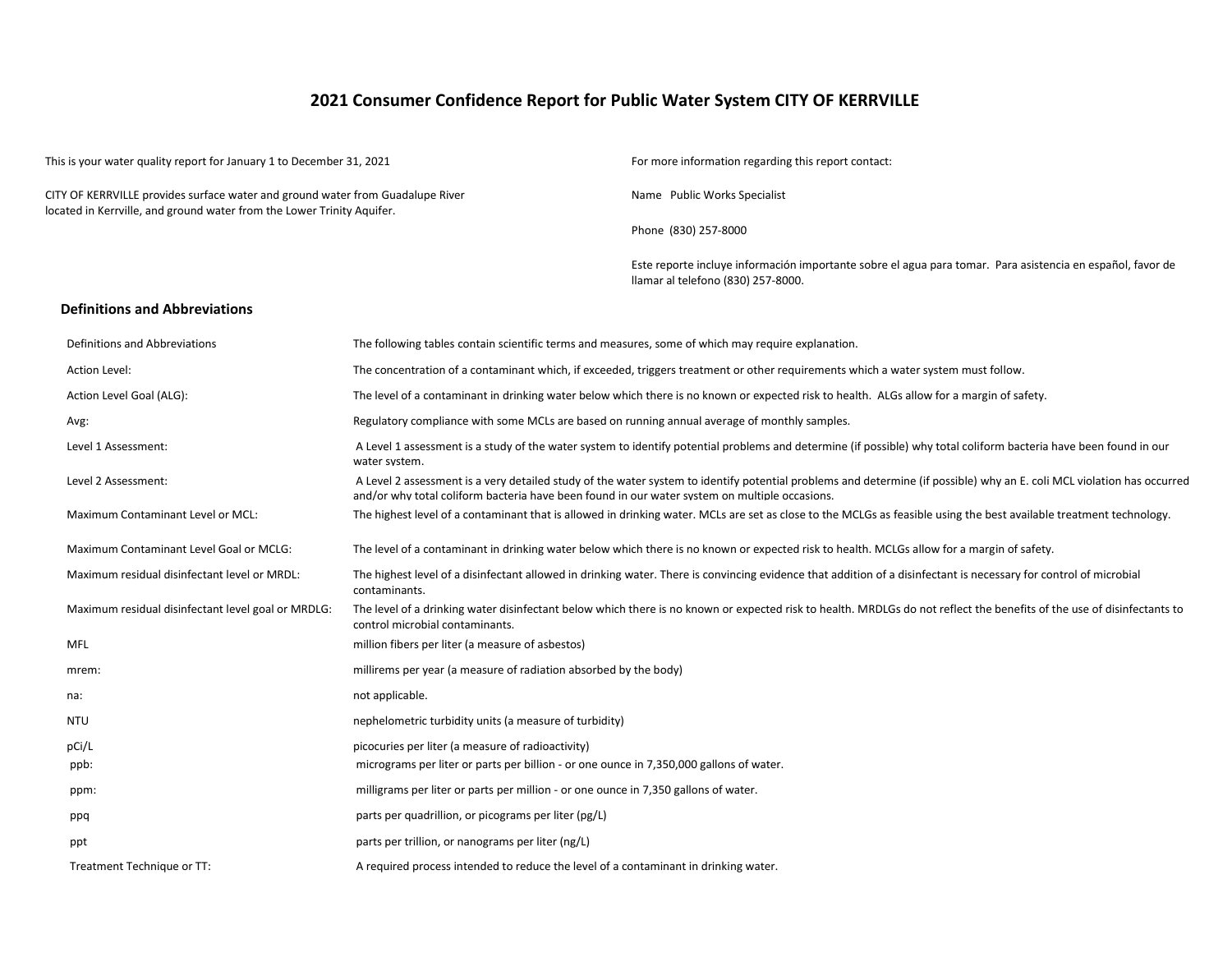## **Information about your Drinking Water**

The sources of drinking water (both tap water and bottled water) include rivers, lakes, streams, ponds, reservoirs, springs, and wells. As water travels over the surface of the land or through the ground, it dissolves naturally-occurring minerals and, in some cases, radioactive material, and can pick up substances resulting from the presence of animals or from human activity.

Drinking water, including bottled water, may reasonably be expected to contain at least small amounts of some contaminants. The presence of contaminants does not necessarily indicate that water poses a health risk. More information about contaminants and potential health effects can be obtained by calling the EPAs Safe Drinking Water Hotline at (800) 426-4791.

Contaminants that may be present in source water include:

- Microbial contaminants, such as viruses and bacteria, which may come from sewage treatment plants, septic systems, agricultural livestock operations, and wildlife.

- Inorganic contaminants, such as salts and metals, which can be naturally-occurring or result from urban storm water runoff, industrial or domestic wastewater discharges, oil and gas production, mining, or farming.

- Pesticides and herbicides, which may come from a variety of sources such as agriculture, urban storm water runoff, and residential uses.

- Organic chemical contaminants, including synthetic and volatile organic chemicals, which are by-products of industrial processes and petroleum production, and can also come from gas stations, urban storm water runoff, and septic systems.

- Radioactive contaminants, which can be naturally-occurring or be the result of oil and gas production and mining activities.

In order to ensure that tap water is safe to drink, EPA prescribes regulations which limit the amount of certain contaminants in water provided by public water systems. FDA regulations establish limits for contaminants in bottled water which must provide the same protection for public health.

Contaminants may be found in drinking water that may cause taste, color, or odor problems. These types of problems are not necessarily causes for health concerns. For more information on taste, odor, or color of drinking water, please contact the system's business office.

You may be more vulnerable than the general population to certain microbial contaminants, such as Cryptosporidium, in drinking water. Infants, some elderly, or immunocompromised persons such as those undergoing chemotherapy for cancer; persons who have undergone organ transplants; those who are undergoing treatment with steroids; and people with HIV/AIDS or other immune system disorders, can be particularly at risk from infections. You should seek advice about drinking water from your physician or health care providers. Additional guidelines on appropriate means to lessen the risk of infection by Cryptosporidium are available from the Safe Drinking Water Hotline (800-426-4791). If present, elevated levels of lead can cause serious health problems, especially for pregnant women and young children. Lead in drinking water is primarily from materials and components associated with service lines and home plumbing. We are responsible for providing high quality drinking water, but we cannot control the variety of materials used in plumbing components. When your water has been sitting for several hours, you can minimize the potential for lead exposure by flushing your tap for 30 seconds to 2 minutes before using water for drinking or cooking. If you are concerned about lead in your water, you may wish to have your water tested. Information on lead in drinking water, testing methods, and steps you can take to minimize exposure is available from the Safe Drinking Water Hotline or at http://www.epa.gov/safewater/lead.

### **Information about Source Water**

'TCEQ completed an assessment of your source water, and results indicate that some of our sources are susceptible to certain contaminants. The sampling requirements for your water system is based on this susceptibility and previous sample data. Any detections of these contaminants will be found in this Consumer Confidence Report. For more information on source water assessments and protection efforts at our system contact the Public Works Specialist at (830) 257-8000.

| Lead and Copper | Date Sampled | <b>MCLG</b> | <b>Action Level (AL)</b> | 90th Percentile | # Sites Over AL | Units | <b>Violation</b> | <b>Likely Source of Contamination</b>                                                                         |
|-----------------|--------------|-------------|--------------------------|-----------------|-----------------|-------|------------------|---------------------------------------------------------------------------------------------------------------|
| <b>Copper</b>   | 2021         | 1.3         | 1.3                      | 0.078           |                 | ppm   | N                | Erosion of natural deposits; Leaching from wood<br>preservatives; Corrosion of household plumbing<br>systems. |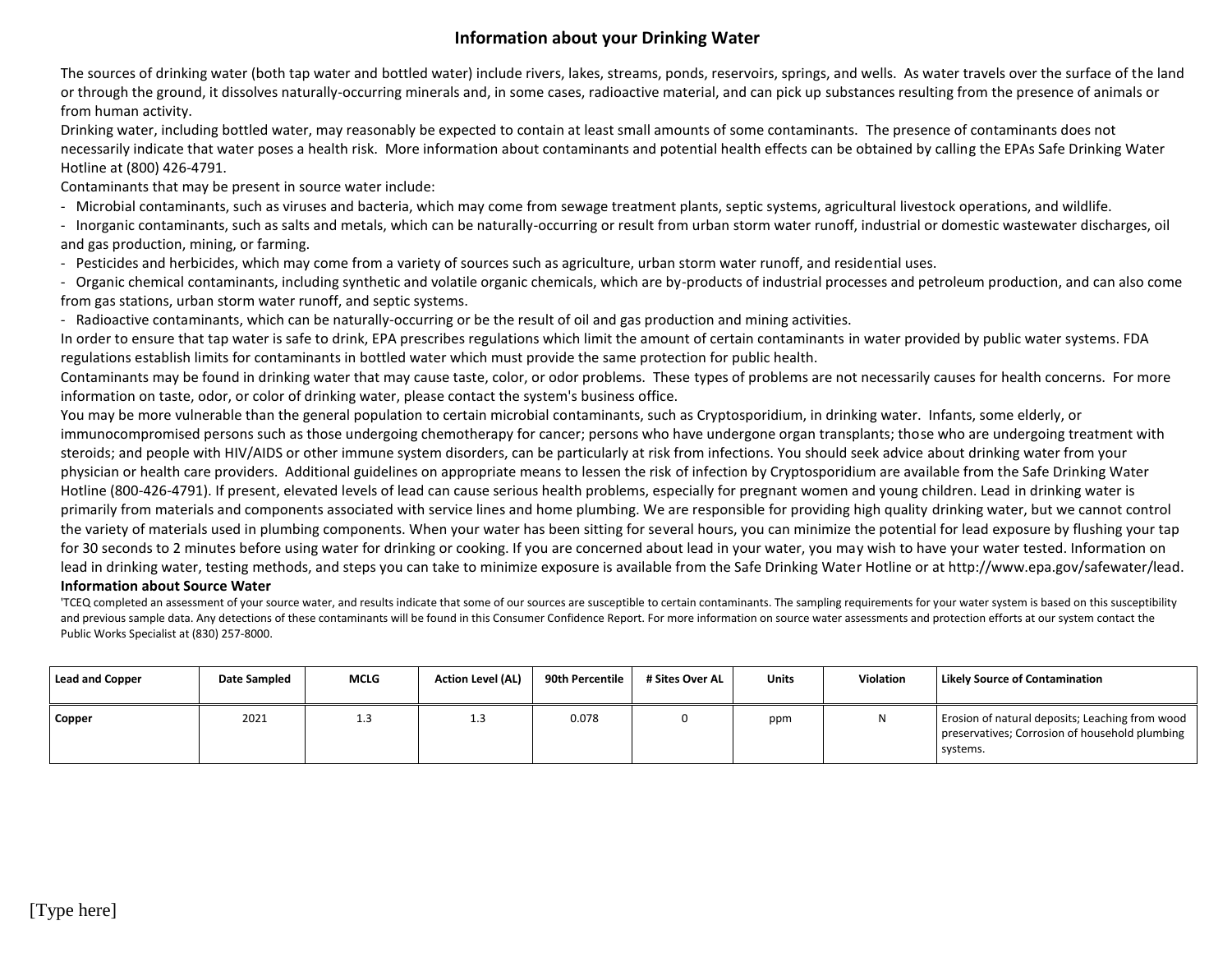# **2020 Water Quality Test Results**

| <b>Disinfection By-Products</b>                                                                                                                    | <b>Collection Date</b> | <b>Highest Level</b><br><b>Detected</b> | Range of Individual<br><b>Samples</b>        | <b>MCLG</b>              | <b>MCL</b>     | <b>Units</b> | Violation        | <b>Likely Source of Contamination</b>                                                                                            |
|----------------------------------------------------------------------------------------------------------------------------------------------------|------------------------|-----------------------------------------|----------------------------------------------|--------------------------|----------------|--------------|------------------|----------------------------------------------------------------------------------------------------------------------------------|
| <b>Haloacetic Acids (HAA5)</b>                                                                                                                     | 2021                   | 20                                      | $1.1 - 37.4$                                 | No goal for the<br>total | 60             | ppb          | N                | By-product of drinking water disinfection.                                                                                       |
| * The value in the Highest Level or Average Detected column is the highest average of all HAA5 sample results collected at a location over a year' |                        |                                         |                                              |                          |                |              |                  |                                                                                                                                  |
| <b>Total Trihalomethanes (TTHM)</b>                                                                                                                | 2021                   | 60                                      | $4.1 - 88.5$                                 | No goal for the<br>total | 80             | ppb          | N                | By-product of drinking water disinfection.                                                                                       |
| * The value in the Highest Level or Average Detected column is the highest average of all TTHM sample results collected at a location over a year' |                        |                                         |                                              |                          |                |              |                  |                                                                                                                                  |
| <b>Inorganic Contaminants</b>                                                                                                                      | <b>Collection Date</b> | <b>Highest Level</b><br><b>Detected</b> | <b>Range of Individual</b><br><b>Samples</b> | <b>MCLG</b>              | <b>MCL</b>     | <b>Units</b> | Violation        | <b>Likely Source of Contamination</b>                                                                                            |
| <b>Barium</b>                                                                                                                                      | 2021                   | 0.0348                                  | $0.0348 - 0.0348$                            | $\overline{2}$           | $\overline{2}$ | ppm          | N                | Discharge of drilling wastes; Discharge from metal<br>refineries; Erosion of natural deposits.                                   |
| <b>Fluoride</b>                                                                                                                                    | 2021                   | 0.2                                     | $0.15 - 0.15$                                | $\overline{4}$           | 4.0            | ppm          | N                | Erosion of natural deposits; Water additive which<br>promotes strong teeth; Discharge from fertilizer and<br>aluminum factories. |
| Nitrate [measured as Nitrogen]                                                                                                                     | 2021                   | 0.26                                    | $0 - 0.26$                                   | 10                       | 10             | ppm          | N                | Runoff from fertilizer use; Leaching from septic tanks,<br>sewage; Erosion of natural deposits.                                  |
| <b>Radioactive Contaminants</b>                                                                                                                    | <b>Collection Date</b> | <b>Highest Level</b><br><b>Detected</b> | Range of Individual<br><b>Samples</b>        | <b>MCLG</b>              | <b>MCL</b>     | <b>Units</b> | <b>Violation</b> | <b>Likely Source of Contamination</b>                                                                                            |
| <b>Beta/photon emitters</b>                                                                                                                        | 2021                   | 8.6                                     | $7.5 - 8.6$                                  | 0                        | 50             | pCi/L*       | N                | Decay of natural and man-made deposits.                                                                                          |
| *EPA considers 50 pCi/L to be the level of concern for beta particles.                                                                             |                        |                                         |                                              |                          |                |              |                  |                                                                                                                                  |
| Combined Radium 226/228                                                                                                                            | 2021                   | 4                                       | $3.11 - 4.73$                                | 0                        | 5              | pCi/L        | N                | Erosion of natural deposits.                                                                                                     |
| Gross alpha excluding radon<br>and uranium                                                                                                         | 2021                   | 16                                      | $12 - 16$                                    | 0                        | 15             | pCi/L        | N                | Erosion of natural deposits.                                                                                                     |
| Uranium                                                                                                                                            | 2021                   | 4                                       | $3.0 - 3.9$                                  | 0                        | 30             | ug/l         | N                | Erosion of natural deposits.                                                                                                     |

## **Disinfectant Residual**

| Disinfectant Residual | Year | Average Level | Range of Levels<br><b>Detected</b> | <b>MRDL</b> | <b>MRDLG</b> | Unit of Measure | Violation (Y/N) | Source in Drinking Water                 |
|-----------------------|------|---------------|------------------------------------|-------------|--------------|-----------------|-----------------|------------------------------------------|
| Chlorine              | 2021 | 1.70          | $0.2 - 3.3$                        |             |              | ppm             |                 | Water additive used to control microbes. |